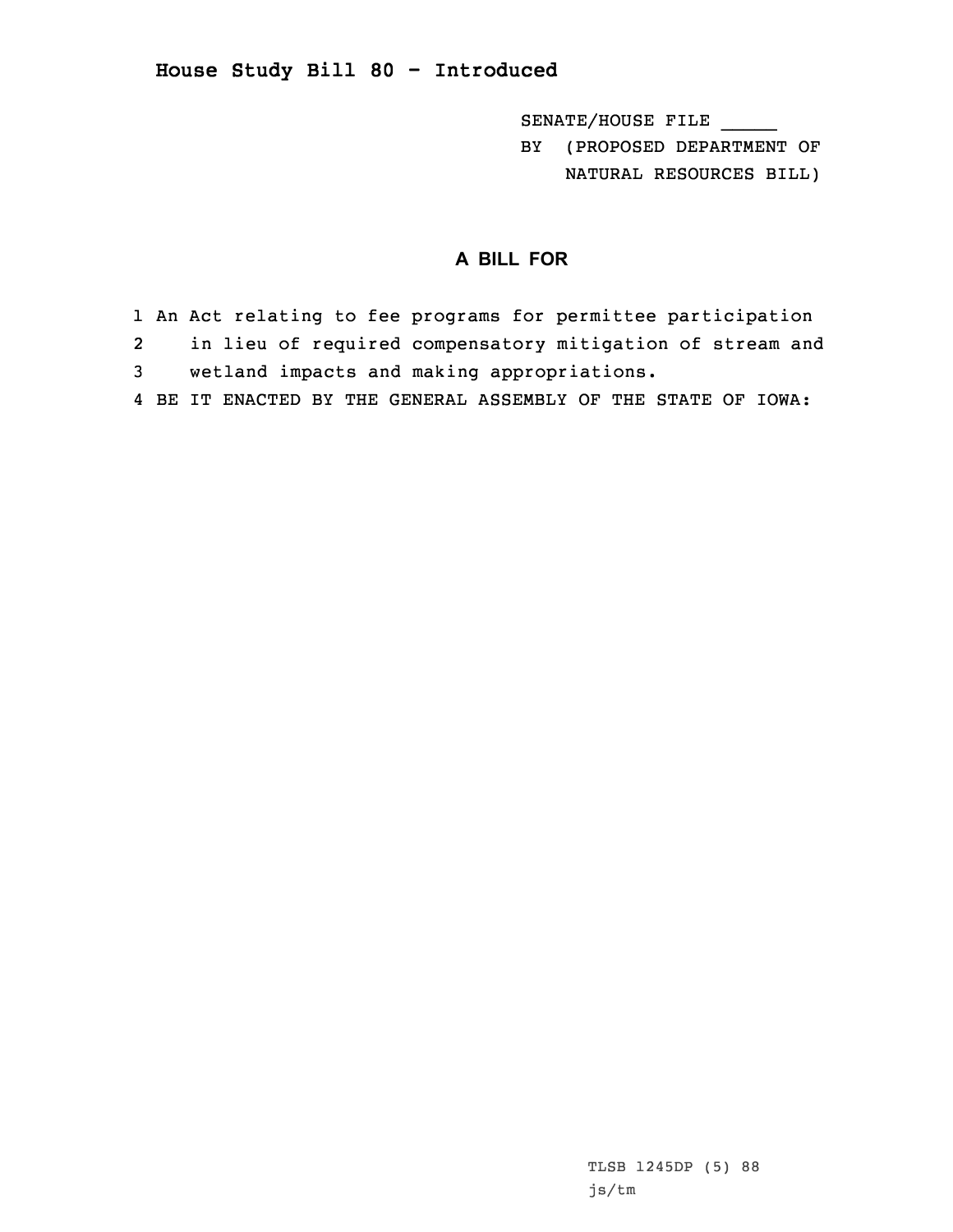S.F. \_\_\_\_\_ H.F. \_\_\_\_

1 Section 1. PURPOSE. The general assembly finds and declares that because the federal Water Pollution Control Act of 1972, Pub. L. No. 92-500, as amended by the Water Quality Act of 1987, Pub. L. No. 100-4, as published in 33 U.S.C. §1251 – 1387, as amended, provides for <sup>a</sup> permit system to regulate the discharge of dredge and fill materials to the waters subject to the jurisdiction of that Act, and because the terms of such federal permits may provide for the mitigation of impacts to aquatic resources by permitted entities, it is in the interest of the people of Iowa to enact provisions authorizing the establishment of programs for the payment of <sup>a</sup> fee in lieu of other compensatory mitigation actions required by the United States army corps of engineers.

14 Sec. 2. NEW SECTION. **456B.16 Definitions.** 15 As used in this subchapter, unless the context otherwise 16 requires:

 1. *"Compensatory mitigation"* means the restoration, establishment, enhancement, or preservation of aquatic resources for the purpose of offsetting unavoidable adverse impacts that remain after all appropriate and practicable avoidance and minimization have been achieved.

22 2. *"Federal Water Pollution Control Act"* means the federal 23 Water Pollution Control Act of 1972, Pub. L. No. 92-500, as 24 amended by the Water Quality Act of 1987, Pub. L. No. 100-4, as 25 published in 33 U.S.C. §1251 – 1387, as amended.

 3. *"Geographic service area"* means the geographic area within which impacts can be mitigated at <sup>a</sup> specific mitigation bank or an in-lieu fee program, as designated in the mitigation bank or in-lieu fee program instrument.

 4. *"In-lieu fee program"* means <sup>a</sup> program involving the restoration, establishment, enhancement, or preservation of aquatic resources through funds paid to <sup>a</sup> governmental or nonprofit natural resources management entity to satisfy compensatory mitigation requirements for permits issued by the United States army corps of engineers.

 $-1-$ 

LSB 1245DP (5) 88 js/tm 1/5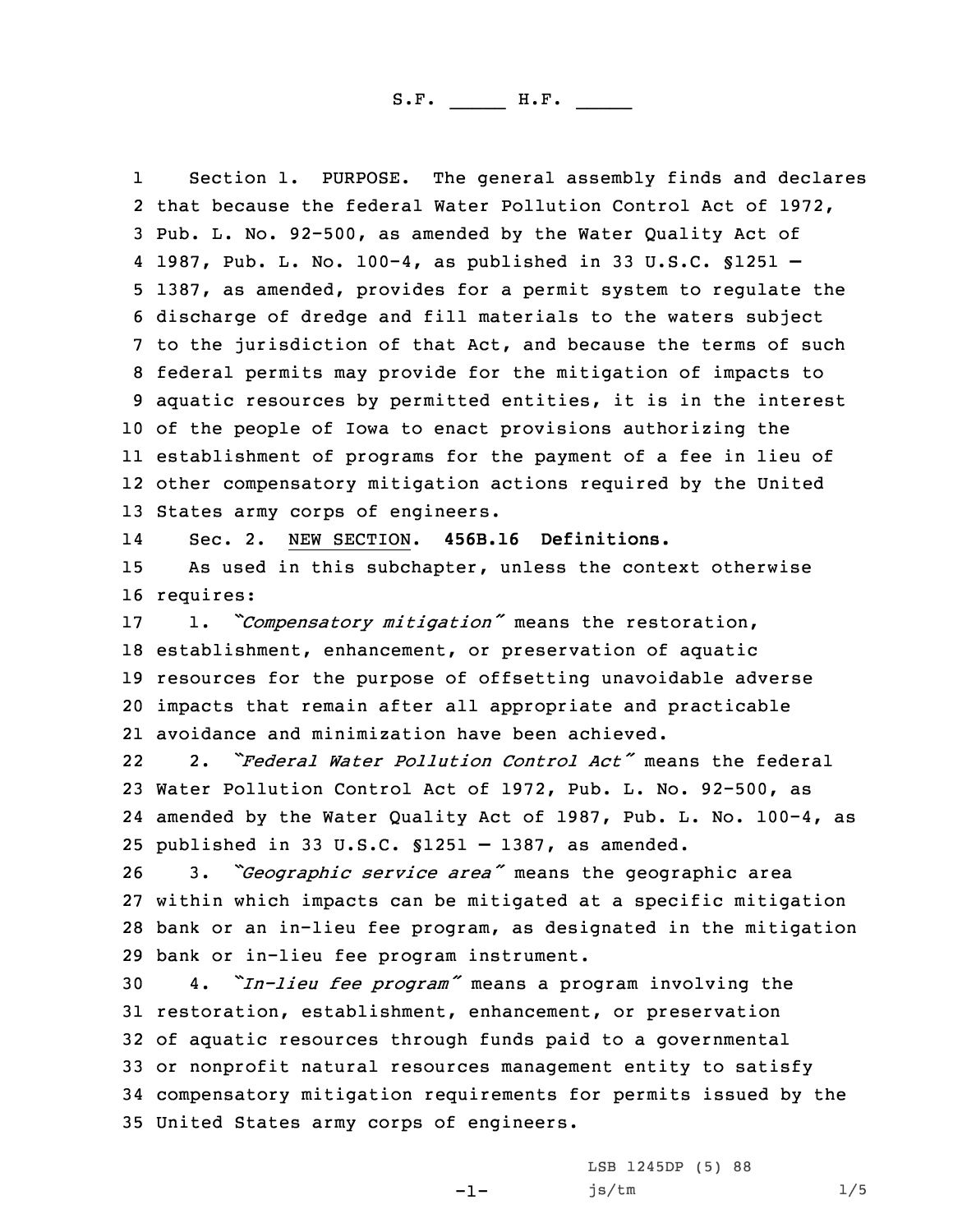S.F. \_\_\_\_\_ H.F. \_\_\_\_

1 5. *"Mitigation bank"* means <sup>a</sup> site, or suite of sites, where resources such as wetlands, streams, and riparian areas are restored, established, enhanced, or preserved for the purpose of providing compensatory mitigation for impacts authorized by permits issued by the United States army corps of engineers.

 6. *"Mitigation credit"* means <sup>a</sup> unit of measure such as <sup>a</sup> functional or areal measure or other suitable metric representing the accrual or attainment of aquatic functions at <sup>a</sup> compensatory mitigation site. The measure of aquatic functions is based on the resources restored, established, enhanced, or preserved.

12Sec. 3. NEW SECTION. **456B.17 Authorization.**

13 1. The department may establish in-lieu fee programs providing for the payment of <sup>a</sup> fee to compensate for impacts to aquatic resources by permittees under section 404 of the federal Water Pollution Control Act whose activities have been determined by the United States army corps of engineers to require mitigation.

19 2. Any in-lieu fee program established by the department 20 shall:

21 *a.* Provide <sup>a</sup> mitigation alternative that will effectively 22 replace aquatic life functions and values lost through 23 permitted impacts.

24 *b.* Provide permittees with an additional method to 25 compensate for adverse impacts to aquatic resources.

 *c.* Achieve ecological success on <sup>a</sup> watershed basis by directing funds to protected natural resource types and functions that are appropriate to the geographic service area, and by integrating projects with other conservation activities whenever possible.

31 *d.* Provide for the sale of mitigation credits to be 32 purchased by permittees in lieu of other forms of compensatory 33 mitigation.

34 *e.* Using the proceeds from the sale of mitigation 35 credits, provide funding for the restoration, establishment,

 $-2-$ 

LSB 1245DP (5) 88 js/tm 2/5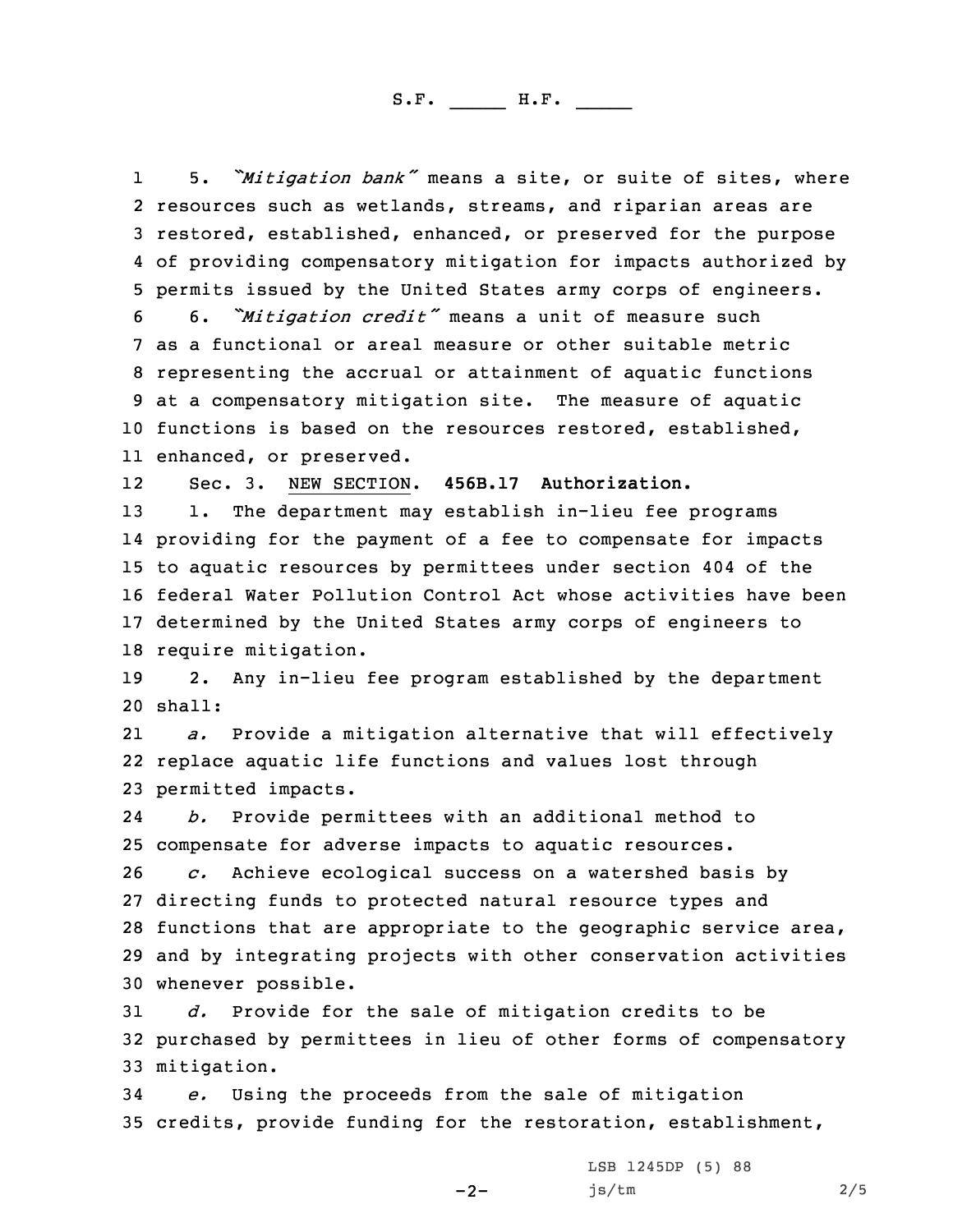1 enhancement, and preservation of aquatic resources within the 2 state.

 3. The department may enter into agreements with entities for the administration of all or part of an in-lieu fee program, the establishment of appropriate compensation for such administration, and such further terms and conditions as necessary to fulfill the purposes of the program and the requirements of state and federal law.

 4. If the department establishes an in-lieu fee program, it shall enter into agreements with the army corps of engineers as required for the establishment of an in-lieu fee program. 12 5. If <sup>a</sup> mitigation bank authorized by the army corps of engineers exists in <sup>a</sup> given geographic service area, the program shall only accept payment of fees in lieu of mitigation for projects in that geographic service area if the mitigation bank is unavailable to provide the needed credits. Payment of fees in lieu of mitigation made prior to the authorization of <sup>a</sup> mitigation bank in <sup>a</sup> geographic service area shall be expended as soon as practicable by the department.

 6. Utilization of an in-lieu fee program shall not be based upon market price of available mitigation bank credits and <sup>a</sup> program shall review the market price of mitigation banks by geographic service areas to establish costs for the program by geographic service area.

25 Sec. 4. NEW SECTION. **456B.18 Compensatory mitigation fund** 26 **established.**

 1. <sup>A</sup> compensatory mitigation fund is created in the state treasury. Moneys received from payments of fees in lieu of mitigation shall be deposited into the fund. Notwithstanding section 8.33, any unexpended balances in the compensatory mitigation fund and in any accounts within the compensatory mitigation fund at the end of each fiscal year shall be retained in the fund and any respective accounts within the fund. Notwithstanding section 12C.7, subsection 2, interest or earnings on investments or time deposits of the moneys in

 $-3-$ 

LSB 1245DP (5) 88 js/tm 3/5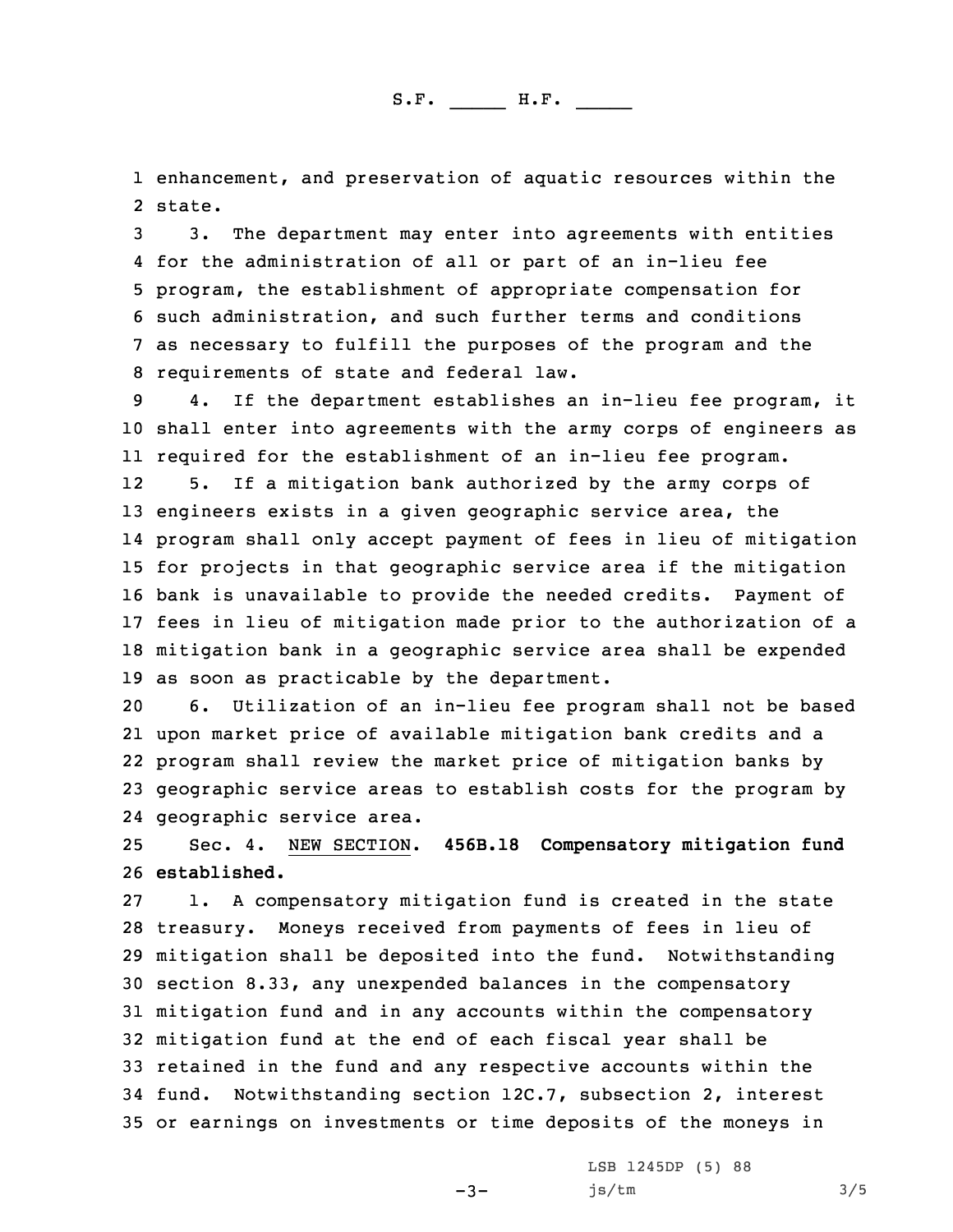S.F. \_\_\_\_\_ H.F. \_\_\_\_

1 the compensatory mitigation fund or in any accounts within the 2 compensatory mitigation fund shall be credited to the fund or 3 accounts within the fund.

4 2. Moneys in the fund are appropriated to the department for the restoration, establishment, enhancement, and preservation of aquatic resources within the state to offset impacts to aquatic resources by permittees who are required to provide compensatory mitigation pursuant to section 404 of the federal Water Pollution Control Act. In establishing the amount of the in-lieu fee to be charged, the department shall include an amount for the expenses of administering the program. The administrative costs shall be <sup>a</sup> percentage of the fee.

13 Sec. 5. NEW SECTION. **456B.19 Rules.**

14 The department shall adopt rules pursuant to chapter 17A as 15 necessary to carry out the purposes of this subchapter.

16 Sec. 6. CODE EDITOR DIRECTIVE. The Code editor is directed 17 to divide chapter 456B into subchapters.

## 18 EXPLANATION

19 **The inclusion of this explanation does not constitute agreement with** <sup>20</sup> **the explanation's substance by the members of the general assembly.**

21 The United States army corps of engineers may require that <sup>a</sup> permittee under the federal Water Pollution Control Act section 404 permitting program provide mitigation of impacts to the streams and wetlands that arise from the permitted project. Federal rules authorize states to establish fee programs in lieu of requiring on-site mitigation.

 This bill authorizes the department of natural resources to establish in-lieu fee programs to provide for the payment of <sup>a</sup> fee by <sup>a</sup> permit holder in lieu of performing mitigation. The bill allows the department to enter into agreements with entities for the administration of all or part of an in-lieu fee program. Any in-lieu fee program must be approved by the army corps of engineers. Fees collected from an in-lieu fee program shall be deposited into <sup>a</sup> compensatory mitigation fund created in the state treasury. The moneys in the fund

 $-4-$ 

LSB 1245DP (5) 88 js/tm 4/5